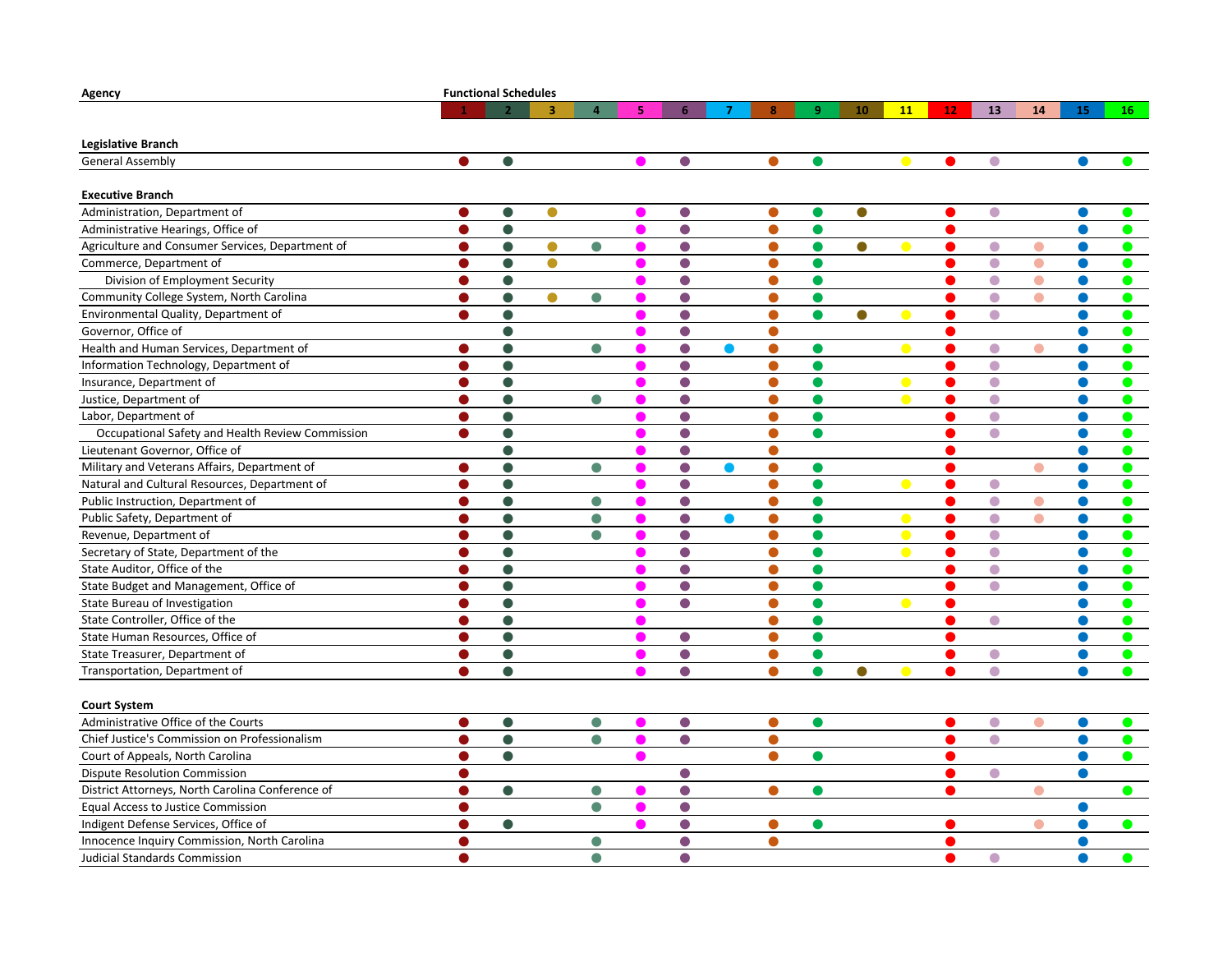| Agency                                                           |           | <b>Functional Schedules</b> |                |   |            |                     |           |                 |    |           |          |           |
|------------------------------------------------------------------|-----------|-----------------------------|----------------|---|------------|---------------------|-----------|-----------------|----|-----------|----------|-----------|
|                                                                  |           |                             | $\overline{4}$ | 5 | 6          | $\overline{7}$<br>8 | 9         | 10<br><b>11</b> | 12 | 13        | 14<br>15 | 16        |
| Sentencing and Policy Advisory Commission, North Carolina        |           |                             |                |   | $\bullet$  |                     |           |                 |    |           | ●        |           |
| Supreme Court, North Carolina                                    | Œ         |                             |                |   |            |                     |           |                 |    |           |          |           |
|                                                                  |           |                             |                |   |            |                     |           |                 |    |           |          |           |
| <b>Independent Commissions</b>                                   |           |                             |                |   |            |                     |           |                 |    |           |          |           |
| Banks, North Carolina Office of the Commissioner of              |           |                             |                |   |            |                     |           |                 |    | $\Box$    |          |           |
| Cemetery Commission, North Carolina                              |           | ●                           |                |   | $\bullet$  | ●                   |           |                 |    | $\bullet$ |          |           |
| Elections, State Board of                                        |           | $\bullet$                   |                |   | $\bigcirc$ |                     |           |                 |    | $\bullet$ |          |           |
| Ethics Commission, State                                         |           | $\bullet$                   |                |   | $\bigcirc$ | $\bullet$           | Q         |                 |    | $\bullet$ |          |           |
| Industrial Commission, North Carolina                            |           |                             |                |   | $\bigcirc$ |                     |           |                 |    | $\bullet$ |          |           |
| Lottery Commission, North Carolina State                         |           |                             |                |   | $\bullet$  |                     |           |                 |    | $\bullet$ |          |           |
| Utilities Commission, North Carolina                             | $\bullet$ | $\bullet$                   |                |   | $\bullet$  | $\bullet$           | O         |                 |    | $\bullet$ |          |           |
| <b>Wildlife Resources Commission</b>                             | O         | $\bullet$                   | $\bullet$      |   | $\bullet$  | $\bullet$           | O         |                 |    | $\bullet$ |          | ●         |
|                                                                  |           |                             |                |   |            |                     |           |                 |    |           |          |           |
| <b>Occupational Licensing Boards and Commissions</b>             |           |                             |                |   |            |                     |           |                 |    |           |          |           |
| <b>Acupuncture Licensing Board</b>                               |           |                             |                |   |            |                     |           |                 |    | $\bullet$ |          |           |
| Appraisal Board, North Carolina                                  |           |                             |                |   | $\bullet$  |                     |           |                 |    | $\bullet$ |          |           |
| Architecture, North Carolina Board of                            |           | $\bullet$                   |                |   | $\bullet$  |                     |           |                 |    | $\bullet$ |          |           |
| Athletic Trainer Examiners, North Carolina Board of              |           |                             |                |   | $\bullet$  |                     |           |                 |    | $\bullet$ |          |           |
| Auctioneers Commission, North Carolina                           |           | $\bullet$                   | $\bullet$      |   | $\bullet$  |                     |           |                 |    | $\bullet$ |          |           |
| Barber Examiners, State Board of                                 | œ         | $\bullet$                   | $\bullet$      |   | $\bullet$  | ●                   | Œ         |                 |    | $\bullet$ |          |           |
| Certified Public Accountant Examiners, State Board of            |           | $\bullet$                   |                |   | $\bullet$  |                     |           |                 |    | $\bullet$ |          |           |
| Chiropractic Examiners, State Board of                           | ●         | $\bullet$                   | ●              |   | $\bullet$  | $\bullet$           | e         |                 |    | $\bullet$ |          |           |
| Cosmetic Art Examiners, North Carolina Board of                  |           |                             |                |   | $\bigcirc$ |                     |           |                 |    | $\bullet$ |          |           |
| Counselors, North Carolina Board of Licensed Professional        |           |                             |                |   | $\bullet$  |                     |           |                 |    | $\bullet$ |          |           |
| Dental Examiners, North Carolina State Board of                  | Δ         | $\bullet$                   |                |   | $\bigcirc$ | ●                   |           |                 |    | $\bullet$ |          |           |
| Dietetics/Nutrition, The North Carolina Board of                 | Œ         | $\bullet$                   |                |   | $\bigcirc$ | $\bullet$           | Q         |                 |    | $\bullet$ |          |           |
| Electrical Contractors, State Board of Examiners of              | c         |                             |                |   | $\bullet$  |                     |           |                 |    | $\bullet$ |          |           |
| Electrolysis Examiners, North Carolina Board of                  | $\bullet$ | $\bullet$                   | $\bullet$      |   | $\bullet$  | $\bullet$           | A         |                 |    | $\bullet$ |          |           |
| Engineers and Surveyors, North Carolina State Board of Examiners | Δ         |                             |                |   |            |                     |           |                 |    | $\bullet$ |          |           |
| for                                                              |           |                             |                |   |            |                     |           |                 |    |           |          |           |
| Environmental Health Specialist Examiners, State Board of        | $\bullet$ | $\bullet$                   | $\bullet$      |   | $\bullet$  | $\bullet$           | $\bullet$ |                 |    | $\bullet$ |          |           |
| Foresters, State Board of Registration for                       | $\bullet$ | $\bullet$                   | $\bullet$      |   | $\bullet$  |                     |           |                 |    | $\bullet$ |          | $\bullet$ |
| Funeral Service, North Carolina Board of                         |           |                             |                |   | $\bullet$  |                     |           |                 |    | $\bullet$ |          |           |
| General Contractors, State Licensing Board for                   |           | $\bullet$                   |                |   | $\bigcirc$ | Δ                   |           |                 |    | $\bullet$ |          |           |
| Geologists, North Carolina Board for Licensing of                |           | ●                           |                |   | $\bullet$  |                     | Q         |                 |    | $\bullet$ |          |           |
| Hearing Aid Dealers and Fitters Board, North Carolina State      |           |                             | $\bullet$      |   | $\bullet$  |                     |           |                 |    | $\bullet$ |          |           |
| Interpreter and Transliterator Licensing Board, North Carolina   | O         | $\bullet$                   |                |   | $\bullet$  |                     |           |                 |    | $\bullet$ |          |           |
| Irrigation Contractors' Licensing Board, North Carolina          | O         | $\bullet$                   | e              |   | $\bullet$  |                     |           |                 |    | $\bullet$ |          |           |
| Landscape Architects, North Carolina Board of                    | $\bullet$ | $\bullet$                   |                |   | $\bullet$  |                     | Q         |                 |    | $\bullet$ |          | ●         |
| Landscape Contractors' Licensing Board, North Carolina           | $\bullet$ |                             | $\bullet$      |   | $\bullet$  |                     |           |                 |    | $\bullet$ |          |           |
| Law Examiners of the State of North Carolina, The Board of       | $\bullet$ | $\bullet$                   | $\bullet$      |   | $\bullet$  | $\bullet$           | O         |                 |    | $\bullet$ |          |           |
| Locksmith Licensing Board, North Carolina                        | $\bullet$ |                             | $\bullet$      |   | $\bullet$  |                     | O         |                 |    | $\bullet$ |          |           |
| Marriage and Family Therapy Licensing Board, North Carolina      | Δ         | $\bullet$                   |                |   | $\bullet$  |                     | ∙         |                 |    | $\bullet$ | A        | $\bullet$ |
|                                                                  |           |                             |                |   |            |                     |           |                 |    |           |          |           |